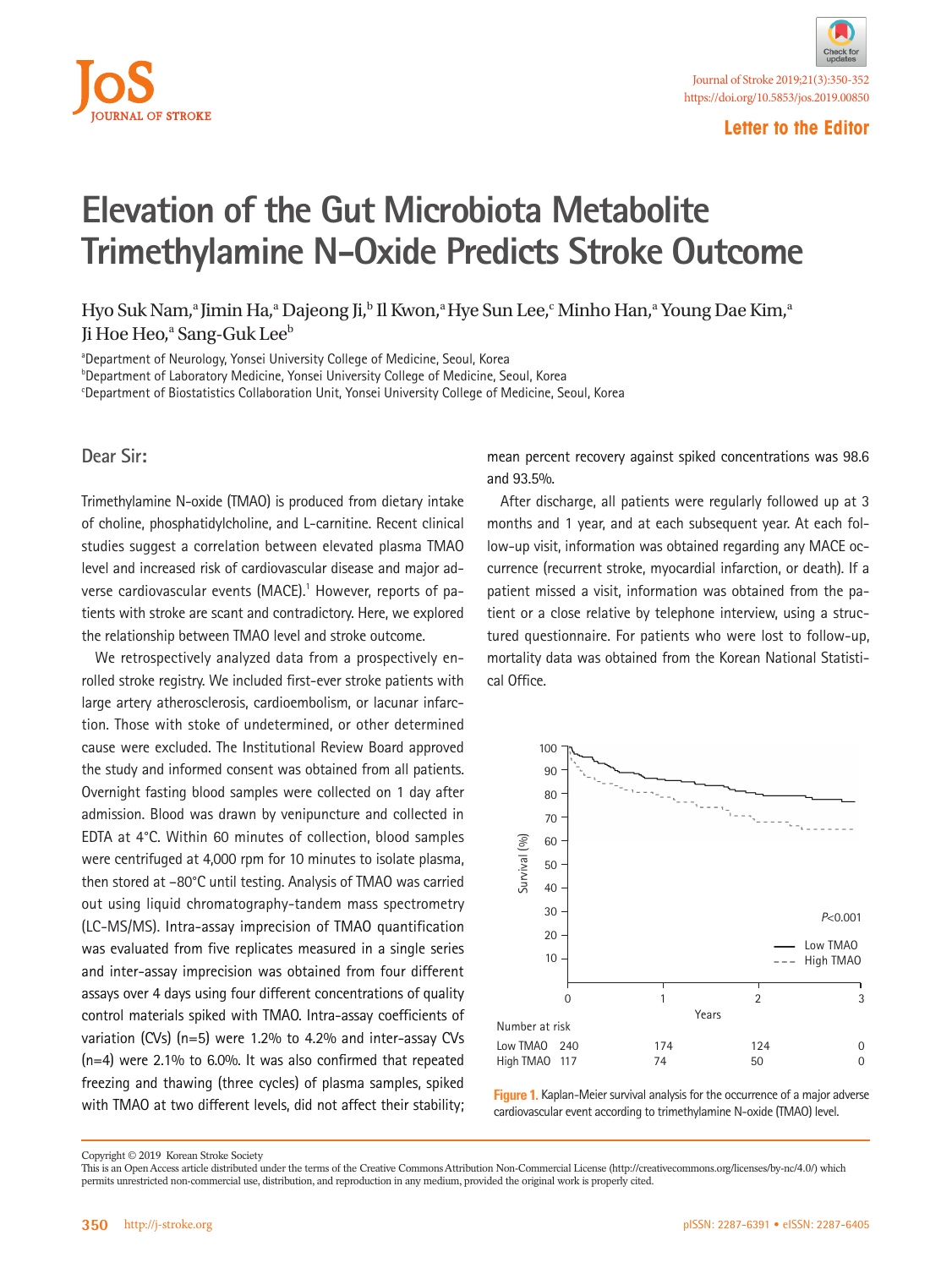**Table 1.** Cox regression analysis for the occurrence of major adverse cardiovascular events

| Variable                | Unadjusted HR (95% CI)    | P       | Adjusted HR (95% CI)     | P                        |
|-------------------------|---------------------------|---------|--------------------------|--------------------------|
| Age                     | 1.062 (1.038-1.086)       | < 0.001 | 1.052 (1.026-1.080)      | < 0.001                  |
| Male sex                | $0.609(0.383 - 0.968)$    | 0.036   | 1.006 (0.586-1.726)      | 0.984                    |
| Hypertension            | 2.209 (1.099-4.441)       | 0.026   | 1.384 (0.674-2.84)       | 0.376                    |
| Diabetes mellitus       | $2.015(1.269 - 3.200)$    | 0.003   | 1.738 (1.079-2.801)      | 0.023                    |
| Hyperlipidemia          | $1.105(0.654 - 1.867)$    | 0.708   | $\overline{\phantom{0}}$ | $\overline{\phantom{a}}$ |
| <b>Current smoking</b>  | $0.670(0.374 - 1.201)$    | 0.179   | $\overline{\phantom{a}}$ |                          |
| Atrial fibrillation     | $1.064$ $(0.617 - 1.834)$ | 0.824   | $\overline{\phantom{a}}$ | $\overline{\phantom{a}}$ |
| Coronary artery disease | $0.775(0.450 - 1.335)$    | 0.358   | $\overline{\phantom{a}}$ | $\overline{\phantom{a}}$ |
| Initial NIHSS score     | $1.064$ $(1.031 - 1.098)$ | < 0.001 | 1.068 (1.034-1.104)      | < 0.001                  |
| Hemoglobin              | $0.794(0.699 - 0.901)$    | < 0.001 | $0.870(0.733 - 1.032)$   | < 0.001                  |
| Creatinine              | $1.023$ $(0.851 - 1.229)$ | 0.811   | $1.025(0.841 - 1.250)$   | 0.804                    |
| Total cholesterol       | $0.996(0.991 - 1.002)$    | 0.177   | $1.003(0.997 - 1.009)$   | 0.297                    |
| TMAO cut off            | 1.772 (1.111-2.826)       | 0.016   | 1.690 (1.030-2.771)      | 0.038                    |

HR, hazard ratio; CI, confidence interval; NIHSS, National Institutes of Health Stroke Scale; TMAO, trimethylamine N-oxide.

Statistical analyses were performed using the R package, version 3.1.3 (https://cran.r-project.org). Survival analyses were conducted using Kaplan-Meier and Cox proportional hazard analyses. Observation periods were truncated at 3 years. The best cut-off for TMAO level was calculated using Contal and O'Quigley's method, which maximizes the log-rank test statistics. Multivariate analysis was performed with adjustment for parameters that were significant in univariate analyses (*P*<0.05) and blood parameters that were associated with TMAO concentration.

Of 567 patients with available blood samples, 242 stroke patients of undetermined cause, and 12 patients of other determined cause were excluded. Finally, 313 patients were included in the study (median age 68 years: interquartile range [IQR], 57 to 75 years; 62% men). Median TMAO level was 4.8 µmol/L (IQR, 2.8 to 10.0). Patients were categorized into two groups according to the best TMAO cut-off value for predicting MACE (low TMAO group: TMAO <7.5 µmol/L; high TMAO group: TMAO ≥7.5 µmol/L). There were more men in the high TMAO group than in the low TMAO group (75% vs. 55.9%, *P*=0.002); other demographic characteristics were similar.

During follow-up, (mean  $1.9\pm1.1$  years), 72 (23%) MACE were reported and occurrences were significantly higher in the high TMAO group (31%) than in the low TMAO group (19.2%, *P*=0.031). Kaplan-Meier survival analysis revealed that MACE was more likely in the high TMAO group than in the low TMAO group (*P*=0.02) (Figure 1). Multivariate analysis revealed that TMAO was an independent predictor of MACE (hazard ratio, 1.690; 95% confidence interval, 1.030 to 2.771), along with age, diabetes, initial National Institutes of Health Stroke Scale score, and hemoglobin level (Table 1).

We demonstrated that TMAO level was an independent predictor of MACE in patients with first-ever stroke. This relationship was observed even after adjustment for traditional risk factors and initial stroke severity.

A previous study showed elevated TMAO levels are dose-dependently associated with an increased risk of recurrent stroke and subsequent cardiovascular events in patients with first-ever stroke.<sup>2</sup> However, a case-control study of Chinese patients with stroke and transient ischemic attack (TIA) reported low TMAO plasma concentrations. The authors explained that they examined TMAO levels in patients who had already suffered from stroke or TIA. Blood TMAO levels were low compared with a study in a Western population, and stroke or TIA treatment may have reduced levels of TMA0.<sup>3</sup>

Inconsistencies in results between studies may be related to differences in study methods (e.g., prospective follow-up vs. case-control study). As the present study had a relatively small sample size and possible selection bias, our results should be confirmed in larger studies that include different ethnic groups. In conclusion, TMAO is a potential biomarker for the prediction of MACE after stroke.

## **References**

- 1. Tang WH, Wang Z, Levison BS, Koeth RA, Britt EB, Fu X, et al. Intestinal microbial metabolism of phosphatidylcholine and cardiovascular risk. *N Engl J Med* 2013;368:1575-1584.
- 2. Haghikia A, Li XS, Liman TG, Bledau N, Schmidt D, Zimmermann F, et al. Gut microbiota-dependent trimethylamine Noxide predicts risk of cardiovascular events in patients with